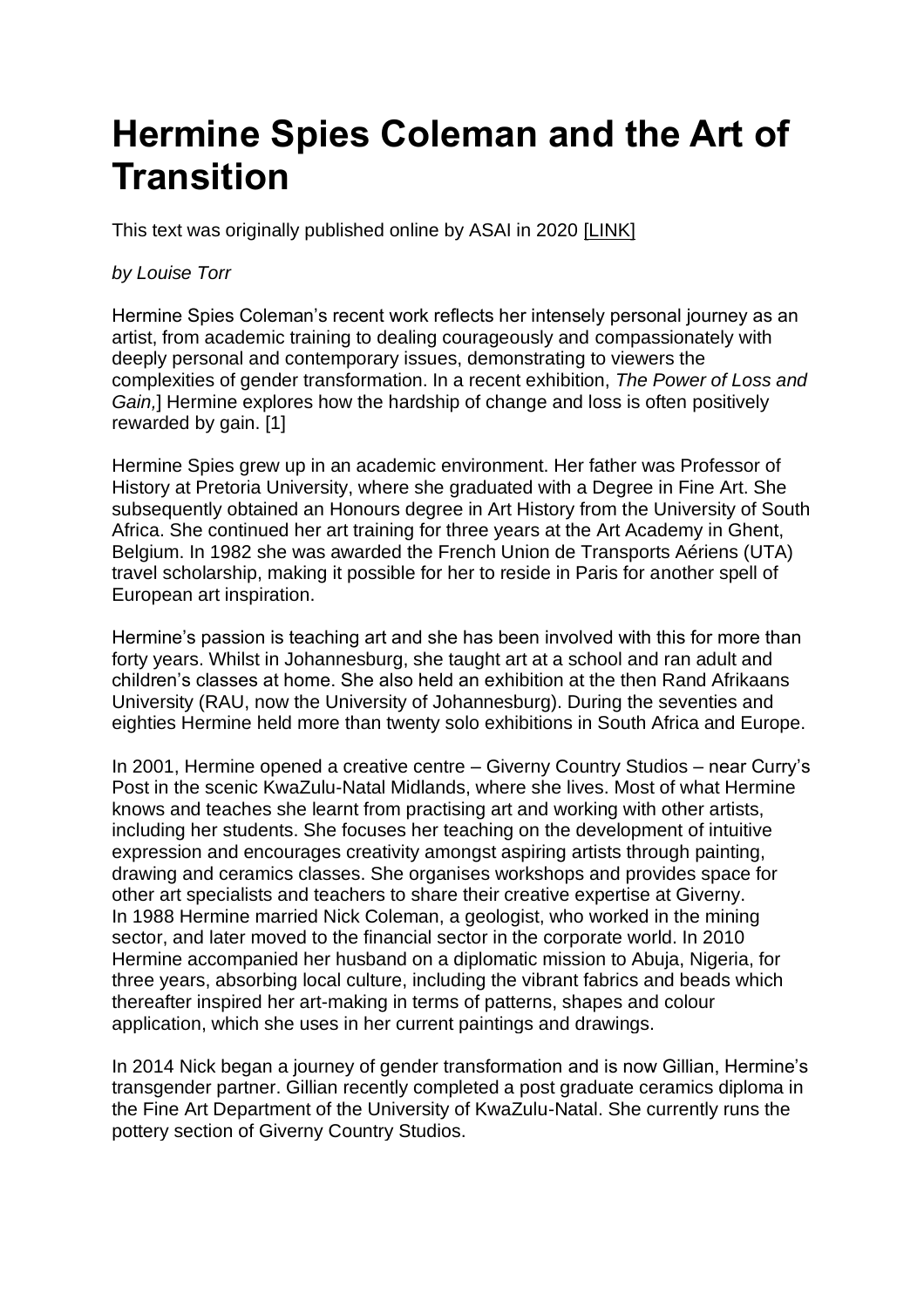Hermine's art currently reflects her own journey, as she explores the human body in its physical forms, its gender variations and the associations between human skin surfaces and the crust of the earth.



*The Henge of Stone through Time,* 2019. Oil on canvas, 85 x 65 cm. Photo: courtesy the artist. "Calcified thoughts (ideas that we have held on to) are memorials to past states."

With *The Henge of Stone though Time*, like many of the other works on exhibit, the artist has drawn and painted over existing paintings, retaining some parts and obliterating segments, as a form of physical, emotional and intellectual realignment. In this process what was once held as precious is lost, but Hermine shows that one gains an image with newfound meaning. This discovery rests on the initial discomfort of losing and letting go. Sometimes life calls for some destruction in the process of continually shaping and re-inventing a new ensemble, a process symbolic of loss and gain. While this disorientation may eventually transform itself into empowerment, the process is not without vulnerability. The image shows the geologist in the rock, with strong sculpturing hands, working on and reshaping an emerging torso. The geologists' boots can be discerned in the painting, along with the hoof of a horse, and a stiletto heeled boot.

Hermine's paintings were accompanied by her short verses, such as the one below:

*In the shadow of the mountain she heard the song in pools and stones drawings and stories she heard of man's fear of the mountain as spirit that cannot be quenched.* [2]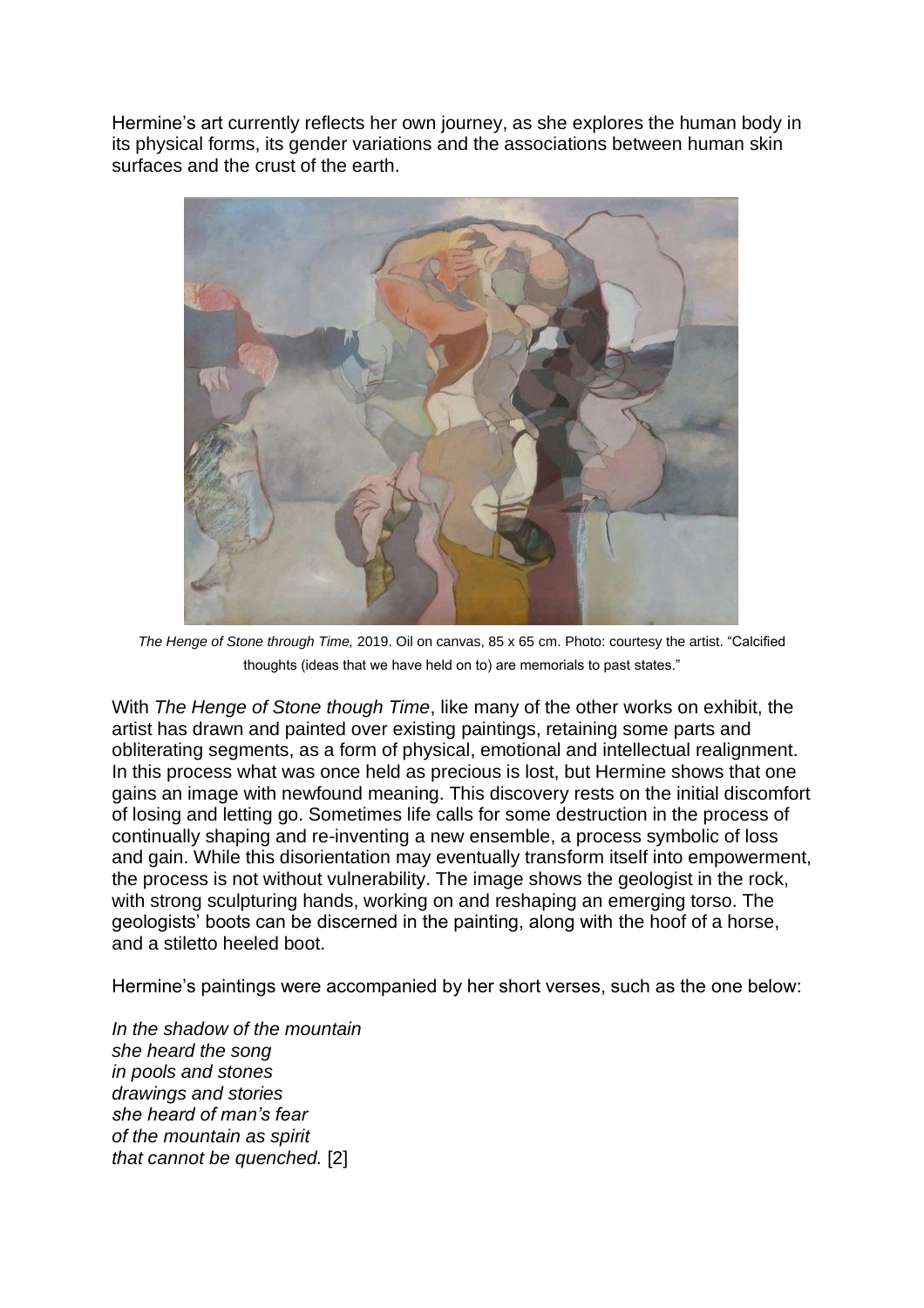

*Share in Part*, 2019. Mixed media on paper, 58 x 41 cm. Photo: courtesy the artist. "Broken minds and bodies can inspire and reveal alternative possibilities."

Hermine's exploration of gender transformation within the world of art is mirrored in *The Danish Girl*, a biographical romantic drama film directed by Tom Hooper. Released in 2015 the love story is loosely inspired by the lives of Danish artists Einar / Lili Elbe and Gerda Wegener, played by actors Eddie Redmayne as Lilli with Alicia Vikander as Gerda. Their marriage and work evolve as they navigate Lilli's groundbreaking journey as a transgender pioneer, and one of the first known recipients of sex reassignment surgery. The story tells us of a woman in love with a man who's vanished, but whose presence is continuously with her. While she never wavers from being anything but the epitome of support, she acknowledges confusion and frustration. It's a tricky balance — Gerda loves her husband Einar and doesn't want to lose him, but loves him enough that she knows she has to. [3] Painting Lilli is Gerda's way of accepting their changed relationships, as Hermine has explored this transformation through her paintings and drawings of Gillian, and their separate senses of identity.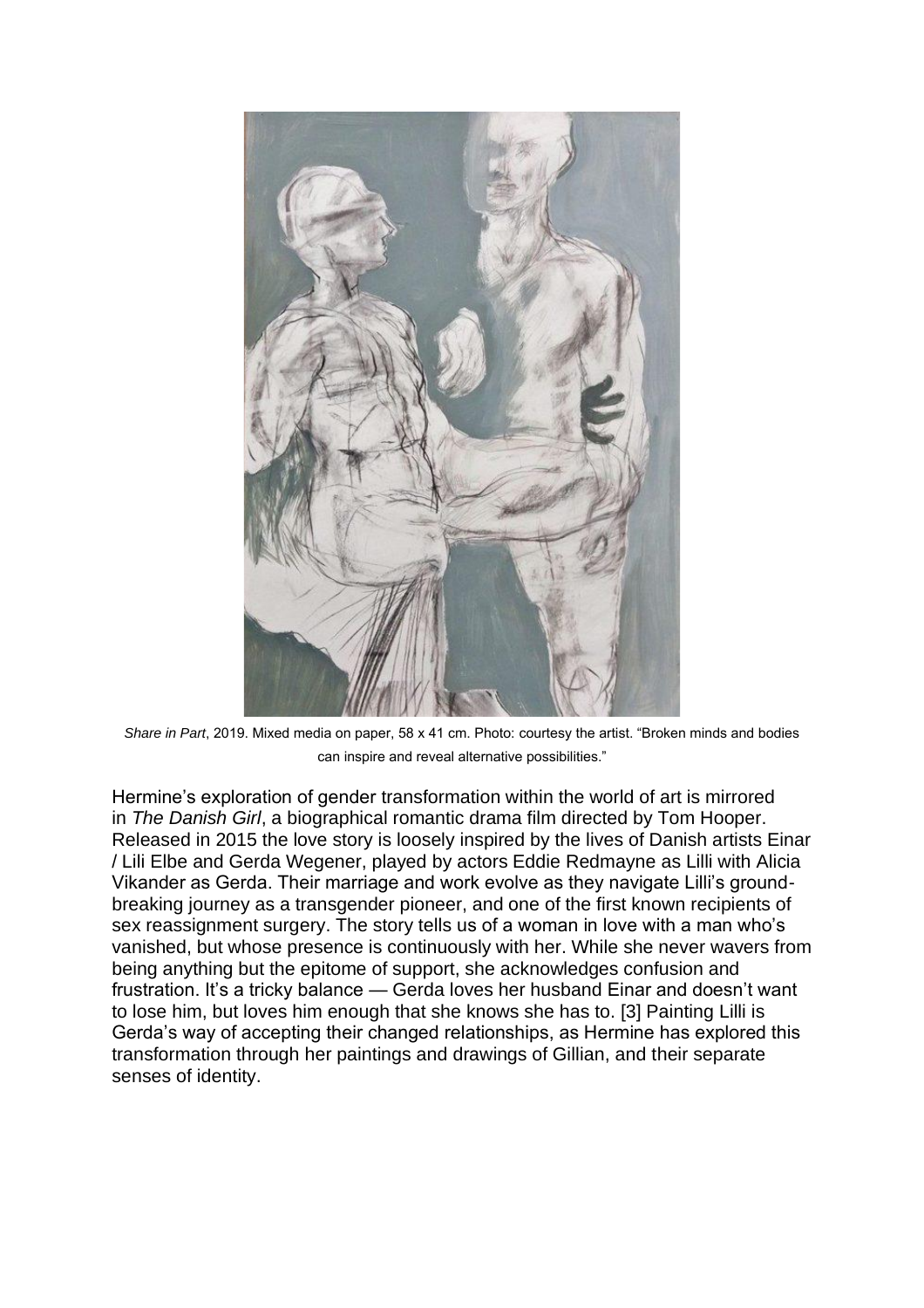

*Survival*, 2017. Oil on canvas, 51 x 51 cm. Photo: courtesy the artist.

Hermine's oil painting of Gillian's emergence from a deep blue sea reveals a search for a metaphor. Gillian describes the decision and process of gender transformation as being on a ship at night, falling overboard, and treading water all night long. Eventually, with daylight, there's sand beneath your feet and the desperate struggle is over. Stand on your own two feet and walk out.

This process is described in Hermine's poem:

*"… and can survive despite man she heard and knew to be afraid no more."*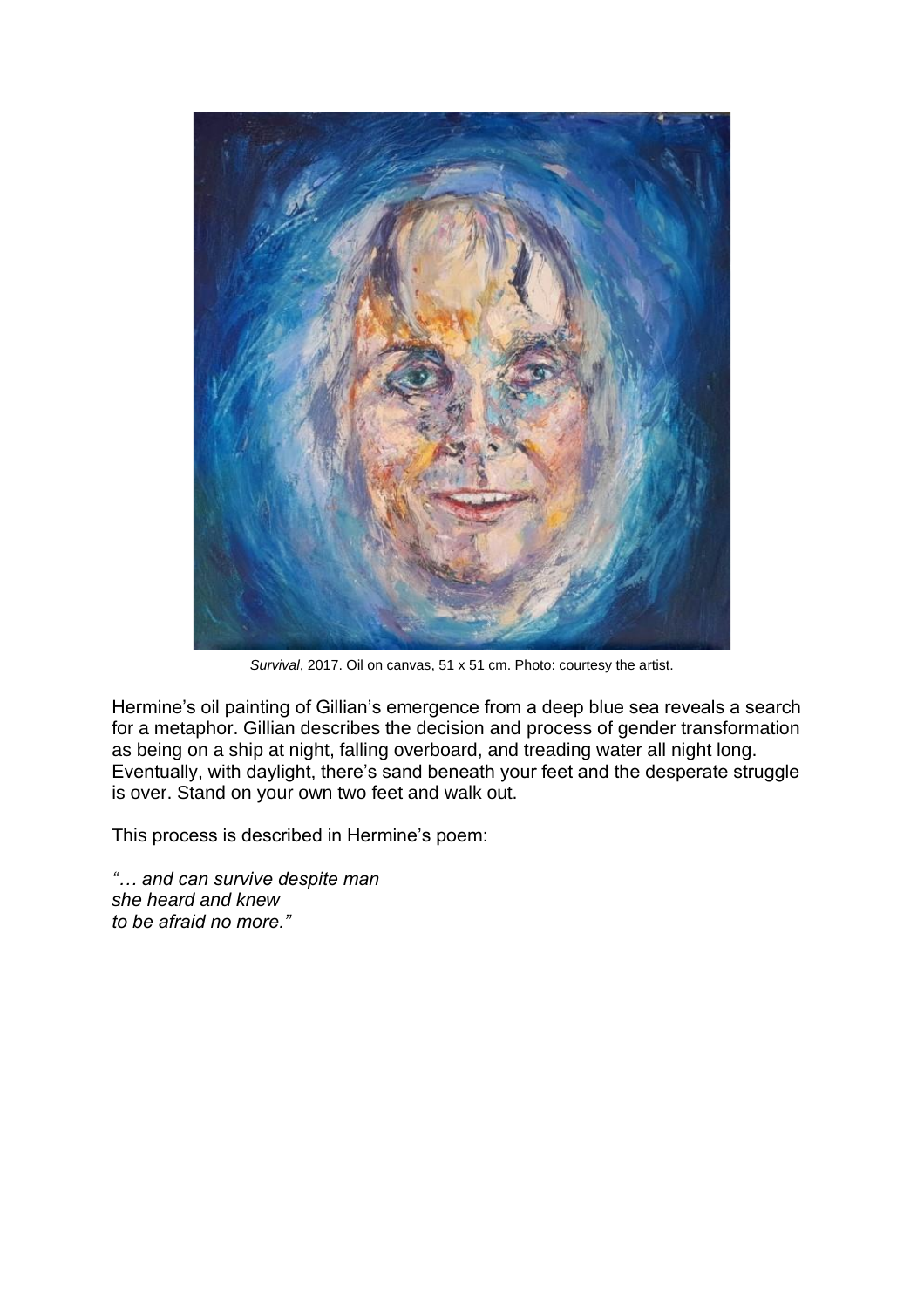

*Makeup, not as a mask, but revealing the true self*. Oil on canvas, 100 x 80 cm. Photo: courtesy the artist

Hermine believes that a rigid mindset leads to stagnation and a loss of mobility and that "holding on to historical 'facts' can confuse our observations, our judgement, and can limit our movement towards the future." Her personal journey around the concept of gender transformation, and what it really entails, became a central question for her, a journey neither linear nor cognitive, but one about identity. Through her art she explores her own metamorphosis, which at times is incomprehensible. For Hermine it is not about the loss of male and the acceptance of female. [4] It is about love in the face of loss, and their gained journey together, albeit in separate transformations.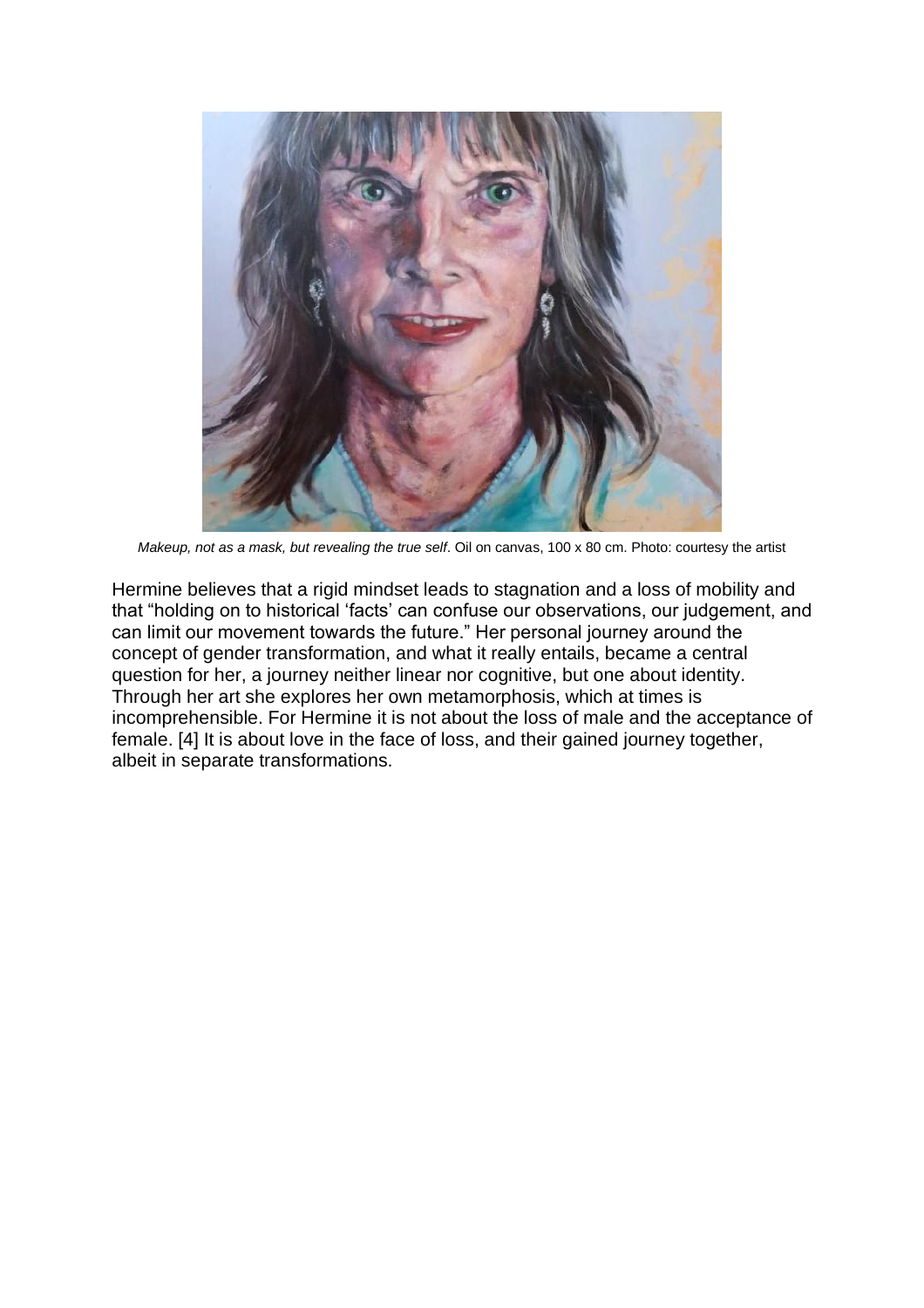

*Balance*, 2019. Collage and mixed media on paper, 66 x 50 cm. Photo: courtesy the artist. "Balance can seem impossible to achieve when the ground under our feet seems to be spinning."

In her practice as an artist Hermine has drawn the human figure repeatedly, sometimes experiencing discomfort and frustration. She reverts to tearing the paper up and reassembling it to draw over again, turning the drawing upside down and drawing a new pose over the previous one, playing with dramatic contrasts of tone, crumpling and folding the paper to get mismatched body parts, or looking for lines which indicate movement in the figure. The process of going into the unknown is always uncomfortable, but often the discomfort disappears with the destruction or loss of a drawing. A transfigured image emerges from the breakthroughs she has made, with expressiveness and renewed energy. [5] Carl Jung describes how the unconscious manifests itself in one's conscious life, in a highly personal and tortuous experience. "There is no birth of consciousness without pain," he wrote. But with it, the individual can become more whole.[6]

Hermine sees shapes materialising from visual stimuli, past drawings, as well as from memory, often intertwining, not cognitively planned, and metamorphosing into something novel. In this way she re-authorises her deeply spiritual understanding and insights. She enjoys working in a variety of media, as they all embody metaphors and provide different means of expression in her search for meaning. Her recent exhibition *The Power of Loss and Gain* was a conclusion of years of working on, re-inventing and transfiguring her own art.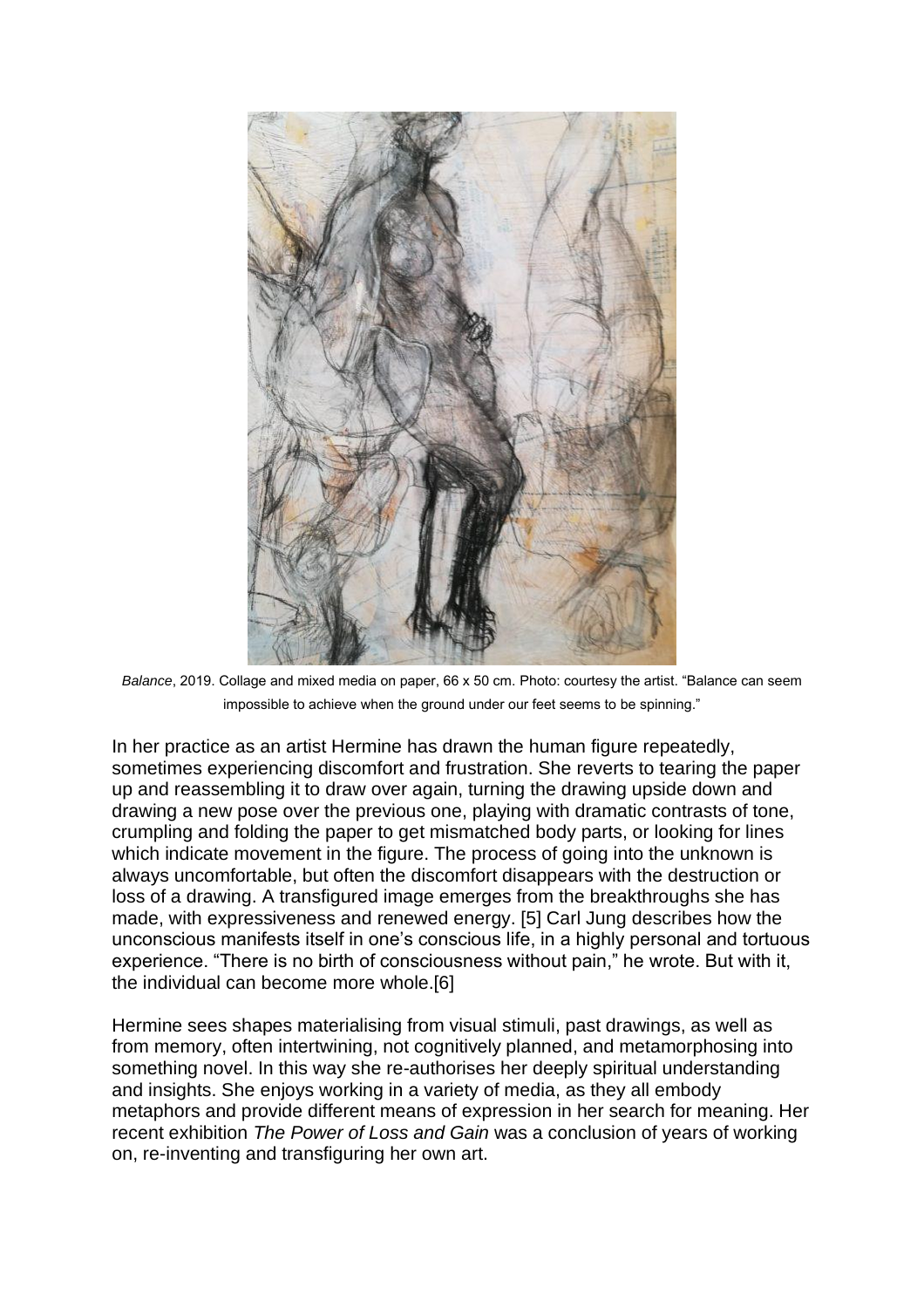Hermine's artwork travels a trailblazing path with other women artists who are courageous enough to address and portray personal and political issues which some might find uncomfortable and even controversial. Her treatment of taboo themes relating to gender and sexuality bears comparison with artists as diverse as Marlene Dumas, Jenny Saville, Diane Victor Penny Siopis and Louise Bourgeois.



*The Art of Transition*, 2019. Mixed media, 90 x 150 cm. Photo: courtesy the artist.

Like Marlene Dumas, Hermine deals with subjects many find controversial, draws inspiration from personal experiences, and features representation and figuration in her work. Both demonstrate their purpose to create an image that can translate ideas about painting and the position of the artist.[7]

Hermine reinvents contemporary figure painting to reveal a non-permanent, changeable state of being. Her imaging of vulnerability through viscous, textural paintings of overlapping figurative forms recalls the work of British artist Jenny Saville, who uses abstraction to create direct and flawed images of the human form. Her often damaged, dimpled, or altered body images tackle contemporary and taboo issues, such as plastic surgery. Like Hermine, Saville makes visible "the precarious states of the human body … expressed as a dynamic tangle of superimposed limbs and frenetic postures rather than a static composition of iconographic order." [8]

Hermine consciously deals with the sense of discomfort and exposure in her artistic practice. People in general avoid discomfort, but Hermine believes that confronting discomfort can lead to spiritual, creative, compassionate and life-giving benefits, which eventually create peace of mind. In the same way Diane Victor's recent works of people infected with the HIV virus, murder victims, those awaiting trial in prisons and those listed as missing persons, [9] are often despairing and painful images to viewers.[10]

Hermine uses her work to examine transitional existences and, like Penny Siopis, investigates issues seldom discussed, such as race and gender, estrangement, grief and shame. Siopis' work entails "the crafting of an unstable relation between form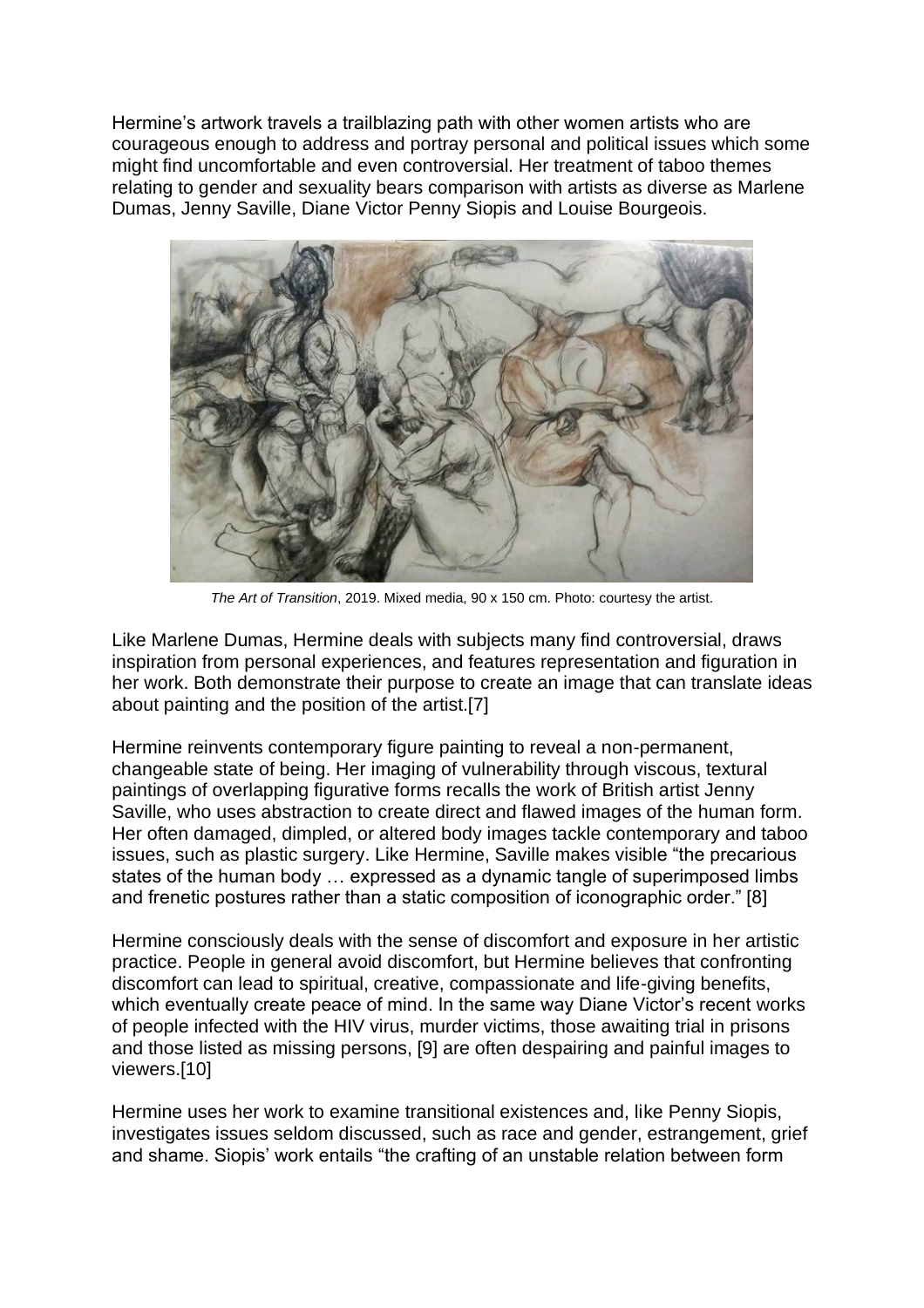and formlessness, in the understanding that the process of becoming proceeds in ways that are almost always unpredictable and at times accidental." [11]



*Transition to Another Mindset*, 2019. Oil on canvas, 80 x 110 cm. Photo: courtesy the artist. "As we move through time towards an unpredictable future, the space available within our minds alters."

Hermine boldly deals with personal issues and lays them bare. With The Power of Loss and Gain exhibition, she took an intuitive and unknown direction, and constantly questioned what she understood about the evolving process. She upended everything in her search and delighted in upside-down figures. Elements of destruction and rebirth permeate her work. Her mixed media approach and use of non-durable papers, partially burnt images and recycled works of art runs contrary to conventional curatorial practice. It speaks of changeability, and reinforces her notions of impermanence and transition.

Gender identity is a sensitive subject, and in painting portraits of Gillian, Hermine's aim was not to record the process of gender transformation, but rather to give expression to deep emotions and identity. Gender transformation is not easily discussed, and those involved usually remain in the closet for a long time, often out of fear of hurting or even destroying others close to them. [12]

During the 1990s French American artist Louise Bourgeois used her art to speak up for Lesbian, Gay, Bisexual and Transgender (LGBT) equality. She said "Everyone should have the right to marry. To make a commitment to love someone forever is a beautiful thing." [13] Hermine's paintings of Gillian's transgender journey reflect Bourgeois' ideas of "the fear of falling", transfiguration, transcendent love and commitment.

Hermine holds up a mirror and shows that Gillian's transition is a private and personal journey, and has nothing to do with others' acceptance or rejection. Her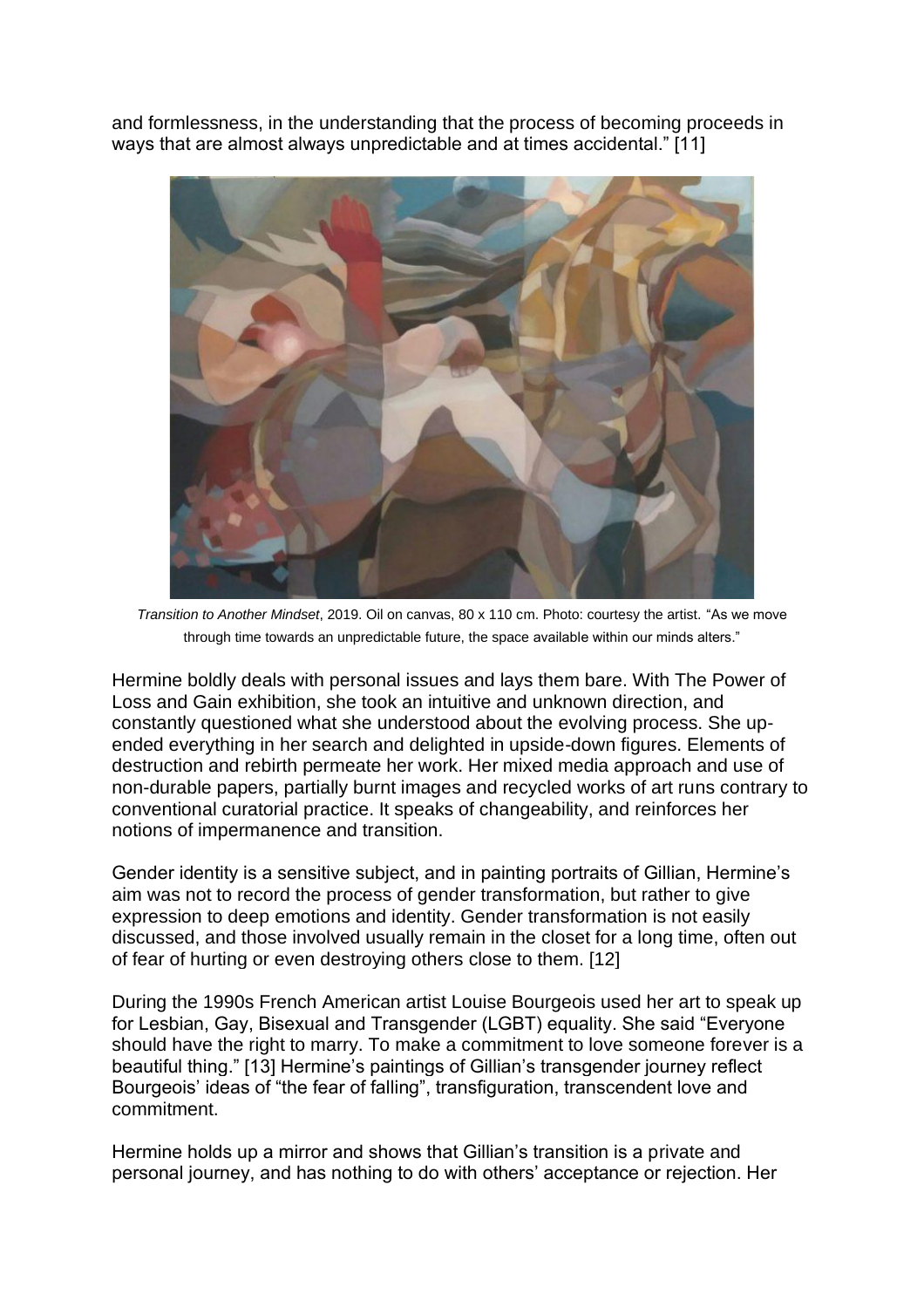paintings evoke a personal involvement in viewers, and invites them into a zone they might find uncomfortable and maybe lead them to confront parts of themselves that they don't want to see. But for Hermine, it is an expression of a quiet, transparent and deeply spiritual conviction. The upside-down, inside-out nature of her paintings, reveal the persona inside the body, sometimes breaking through a mass of solid rock, and giving expression to Hermine's deeply spiritual introspection, and the process of trying to discover yourself for yourself. [14]



*Release*, 2019. Oil on canvas, 102 x 127 cm. Collection: Tatham Art Gallery, Pietermaritzburg. Photo: courtesy the artist. "Letting go of attachments can result in escaping the force of gravity over time. The resulting motion of release is much like that in the womb, or in outer space."

*Louise Torr is a consulting editor, writer, teacher and artist. Trading as The Write Stuff, she has supported socially responsible issues in the fields of speech-writing, public health and sanitation, wetlands management and indigenous gardening.*

Notes.

[1] *The Power of Loss and Gain* exhibition was held at the Tatham Gallery in Pietermaritzburg from 21 July to 15 September 2019.

[2] All quotes appearing in captions are from poems by the artist, displayed alongside exhibited works.[3] https://www.imdb.com/title/tt0810819/

[4] Interview with Hermine Spies Coleman, Giverny Country Studios, Curry's Post, Sat. 7 Dec. 2019.

[5] *The Witness*, Feature article "Discomfort is the key to discovery", 18 July 2019. [6] https://www.theguardian.com/commentisfree/belief/2011/jun/13/carl-jung-redbook-unconscious

[7] Leontine Coelewij, Helen Sainsbury and Theodora Vischer (eds), *Marlene Dumas: The Image as Burden* (London: Tate Publishing, 2014).